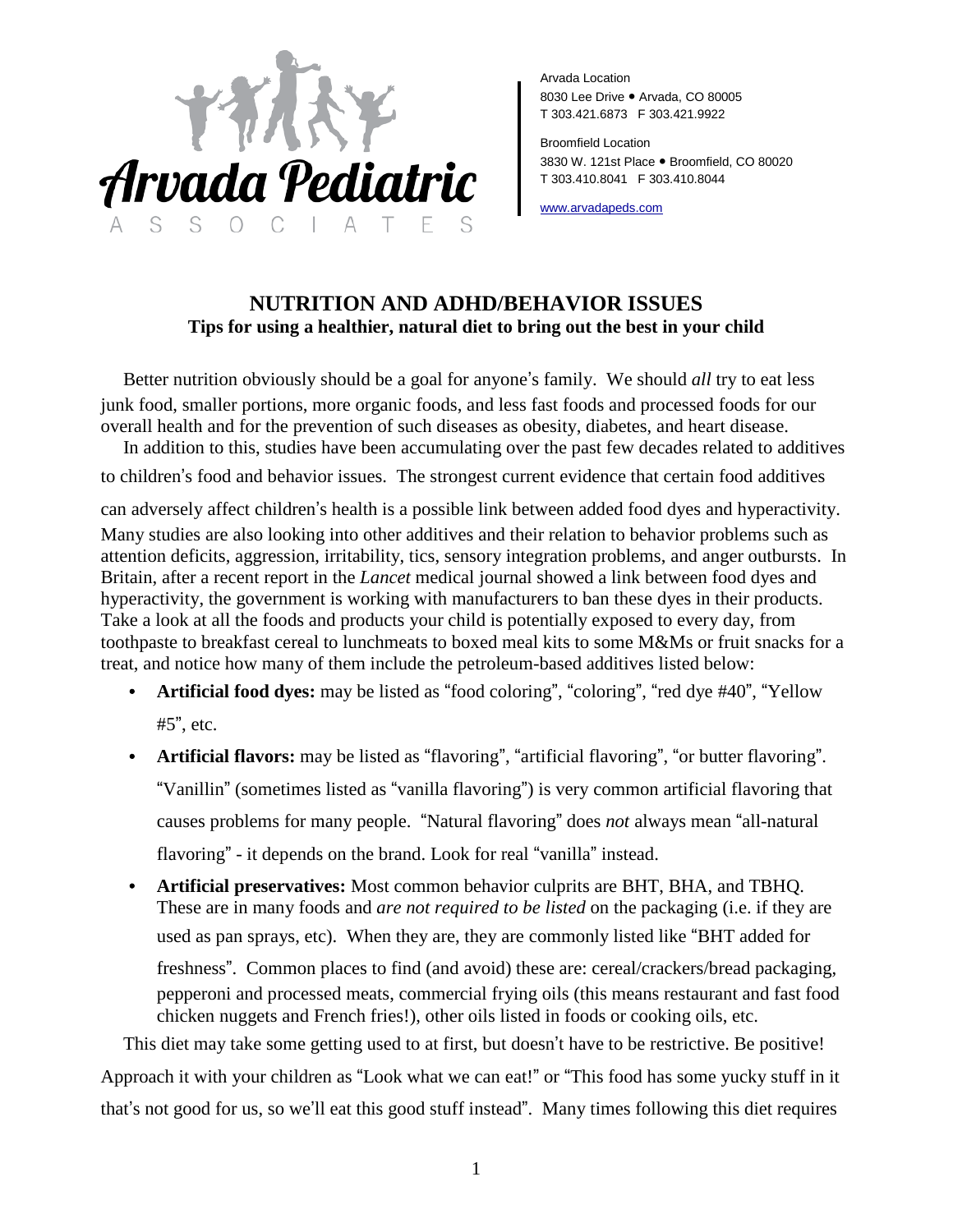only a simple change of brand or type, not eliminating something completely. Some examples of common kid favorites that typically have no "artificials": Maranatha, "Simply" Jif, or Peter Pan peanut butter; Dannon all natural yogurts; Tom's or Natural Dentist Kids' toothpaste; Annie's Mac & Cheese, Back to Nature crackers; Aunt Jemima "Original" pancakes; Horizon organic milk/yogurts; "EnviroKidz", "Mom's Brand", "Annie's" or "Barbara's" cereals of all types; Kirkland Brand (Costco) Vanilla ice cream; Hillshire Farms Deli Select Sandwich meats, fresh or frozen chicken breasts without "broth" listed; many commercial cheese pizzas; all the "Try This" suggestions below. Many of the above are becoming easier to find at your regular grocery store, and Whole Foods and Natural Grocers markets are typically full of good choices.

Here are some examples of some easy substitutions that can be made for common "kid foods". Not all the substitutions are completely healthy in regards to fats, calories, etc., but are free of the above-mentioned additives and can be a "transition" to overall better choices:

#### **INSTEAD OF THIS: TRY THIS:**

Fast food nuggets & fries (preservatives)..Plain hamburger with fruit/yogurt (if natural) side Wonder Bread,Nature's Own (BHT/TBHQ) Rudi's (Safeway, Sprouts, Whole Foods) or Ezekiel brands, homemade bread

Ritz crackers (BHT in packaging)……… Late July Classic Rich or Sunshine HiHo crackers Goldfish (preservatives not listed)……... Annie's Cheddar Bunnies, Back to Nature cheese crackers Kraft Mac & Cheese………………….… Annie's Shells and Cheese Chocolate Teddy Grahams………………Honey Teddy Grahams, Annie's Bunnies Flintstones vitamins (flavors, dyes)…….. L'il Critters Gummi Vites, Nordic Naturals Gogurt (artificial color, BHT in Vit A)… Stonyfield Farms/Horizon portable yogurts Yoplait yogurt (preserved vit A)………...Dannon all-natural yogurts, any flavor Rold Gold Pretzels (butter flavoring)……Pretzel Crisps Brand, Newman's Own DiGiorno's Pepperoni Pizza…………… DiGiorno's Cheese Pizza with Hormel All Natural or Applegate Farms pepperoni slices added Duncan Hines Devil's Food cake mix….. Duncan Hines Dark Chocolate Fudge cake mix Jell-O…………………………………….Knox unflavored gelatin & pure fruit juice Cheerios (additives in some regions)….....Cascadian Farms O's Froot Loops (artificial colors)………… 365 brand (Whole Foods) Organic Rainbow Rings Pepsi (artificial color)……………………WATER!, original Coca Cola, Hansens's Natural Sodas Mountain Dew…………………………...Sprite, 7UP, club soda with 100% juice added Fat-Free Miracle Whip…………………..Original Miracle Whip Oreos………………………………… … 365 (Whole Foods brand) sandwich cookies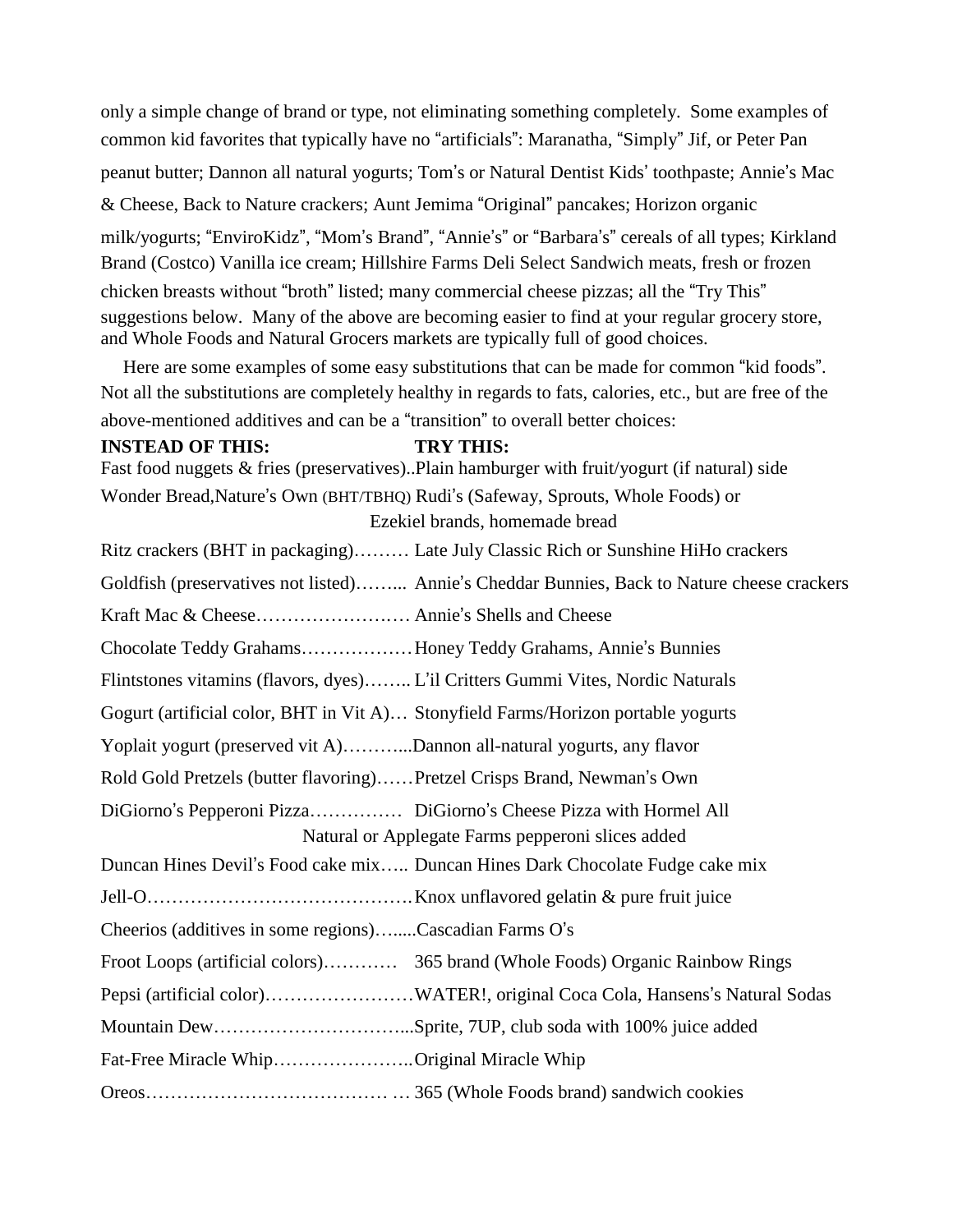Hershey chocolate bar or chips…………..Ghiradelli chocolate candy bar or chips

M&M's…………………………………..Sundrops (available at Whole Foods, Natural Grocers in bags or bulk)

Artificial food coloring/cake décor………Natural food coloring and sprinkles (Whole Foods)

Colored Tylenol, Motrin, Benadryl, etc….Dye-Free versions of the same

\*\***Even better!** Look at the above in terms of calories, fat, & "snack" value, and see if offering an

unprocessed option would be better for the family as a whole. Wouldn't water be a better choice than soda? Carrots instead of crackers? Oatmeal or unsweetened cereal instead of sweetened cereal? Dried fruit instead of candy?

## **More Quick Helpful Tips:**

Most whole milk, organic milk, and cheeses made from whole milk are free of additives. Many low-fat milks and cheeses use preservatives in their vitamin A palmitate, so if you choose to have low-fat milk, try the following brands: Horizon, 365 brand from Whole Foods, Royal Crest, Market Pantry from Target. Check your yellow cheeses for artificial colors ("annatto" is usually fine). Avoid pre-shredded cheeses as they have many preservatives added to them or the packaging; buy in blocks and shred them yourself. Buy fresh or frozen meats with a minimum of added ingredients; avoid any that list "broth added". Make larger portion meals and freeze the extra portions to help with future busy nights when fast food is so tempting.

Unfortunately, companies aren't necessarily required to list all ingredients used on or in their food. Examples of foods that may be fine on the label, but have artificial ingredients are: many commercially packaged breads and cereals (BHT/BHA/TBHQ in packaging or pan grease), Goldfish crackers (TBHQ in pan spray), Eggo waffles, most fried foods (except chips), almost all chewing gum (BHT, dyes. If you can't do without, additive-free gum is available at natural grocery stores.) In general, *most* foods labeled "organic" or "all natural" are free of additives, so this is an easy first-glance start. However, some may still contain small amounts of additives, so if your child's behavior seems altered after a specific food, you may want to avoid it.

Each child reacts to this more healthy diet differently, and some are more "chemically sensitive" than others. Many families whose children have significant problems note marked improvements in their child's behavior within a few days; for others, the improvement is more gradual over a few weeks. For a small proportion of children, they actually get a little worse (a "withdrawal" effect from the additives) before they get better. Hang in there! Putting less additives into the body is a worthy goal, and the effects are potentially huge for your child's and your family's quality of life.

Our thanks to the Feingold Association for many of the tips and researched foods listed above. Good dietary support for all of this can be found at [www.Feingold.org.](http://www.feingold.org/) Dr. Ben Feingold was a pediatrician with Kaiser who had a deep interest in this topic, and he began research on this topic back in the 1960s and first reported it in 1973. In a recent survey of patients on the Feingold diet (avoiding the dyes, colors,  $BHT/BHA/TBHQ$  +/- salicylates – see website for information about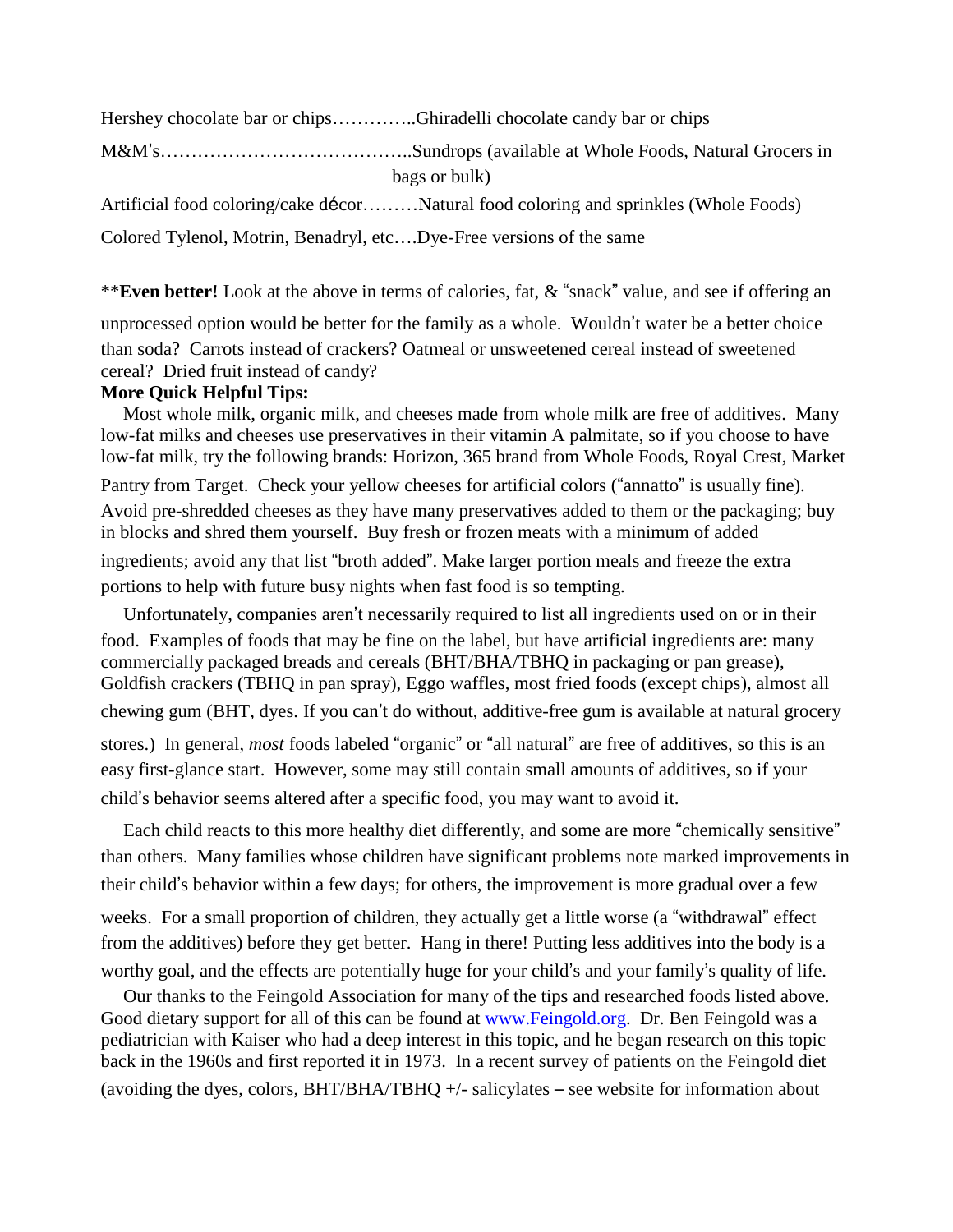salicylate-containing foods), about 50% reported "great improvement", about 40% "much improvement", and only 1% reported "no improvement". You can join the Feingold Association for a small annual fee (about \$90 for the 1st year), for which you receive a "Foodlist"- an encyclopedia of researched "clean" foods, member support, a fast food and restaurant guide, and newsletters with food updates. Please note that Arvada Pediatrics does not endorse or support some of the Feingold Association's medical/alternative/anti-vaccine views, but it can be an excellent nutritional resource. They also delve more deeply into other diets if the above is not working (eliminating corn syrup, gluten, casein, etc.) A nutritionist is recommended for any more in-depth elimination diet in order to ensure adequate overall nutritional requirements are met.

In general, if your child has no or only minor behavior concerns, or if you just want to eat healthier, you may only need to make yourself aware of these potentially harmful additives and just limit them when you can. If your child's behavior issues are significant, you may want to consider investing a few weeks of time, a little extra start-up cost (although you tend to save a lot in fast foods and restaurant foods!), and possibly some pep-talks for your child in pursuing a more serious overhaul of your family's diet. You may also want to talk to your doctor about other foods or preservatives that have been linked to behavior problems as well. These changes are *much* more effective if the whole family participates; that way, one child is not "singled out" for a "restricted" diet. Worst thing that could happen: your family eats more healthily for a trial period and eats at home, together, more often. Not a bad deal.

# **SAMPLE WEEK OF FOOD CHOICES WITHOUT ARTIFICIAL ADDITIVES**

### **(These are substitution choices for typical foods in the house. Continue to limit the snacks, chips, ice creams, etc.(!) even though they are listed here)**

## **BREAKFAST CHOICES:**

Fresh fruits, Scrambled eggs

Homemade French toast (Rudi's bread) with 100% maple syrup

Aunt Jemima Original (not buttermilk) pancakes with 100% real maple syrup, real butter

Toast with real butter, honey, or jam (breads like Rudi's or Ezekiel brands, homemade)

Mom's Best/Environkidz/Annie's/Cascadian Farms organic breakfast cereal

Plain oatmeal flavored with spoonful of brown sugar, jam, or fruit juice Dannon 100% Natural vanilla yogurt, Stonybrook Farm Organic yogurt Hormel Natural Choice bacon Glass of whole milk or reduced-fat organic milk, Natural fruit juice

## **LUNCH CHOICES:**

Peanut butter (Jif, Peter Pan, Maranatha) and jelly or honey sandwich on Rudi's bread

Carrot sticks, celery, pear slices, melon, horizon organic cheese sticks, Babybel "red" cheese

Tuna sandwich (water-packed) with small amount of original Hellman's mayonnaise

Sandwich with Hormel Natural Choice lunch meat (turkey, roast beef, ham) Hillshire Farm Beef summer sausage